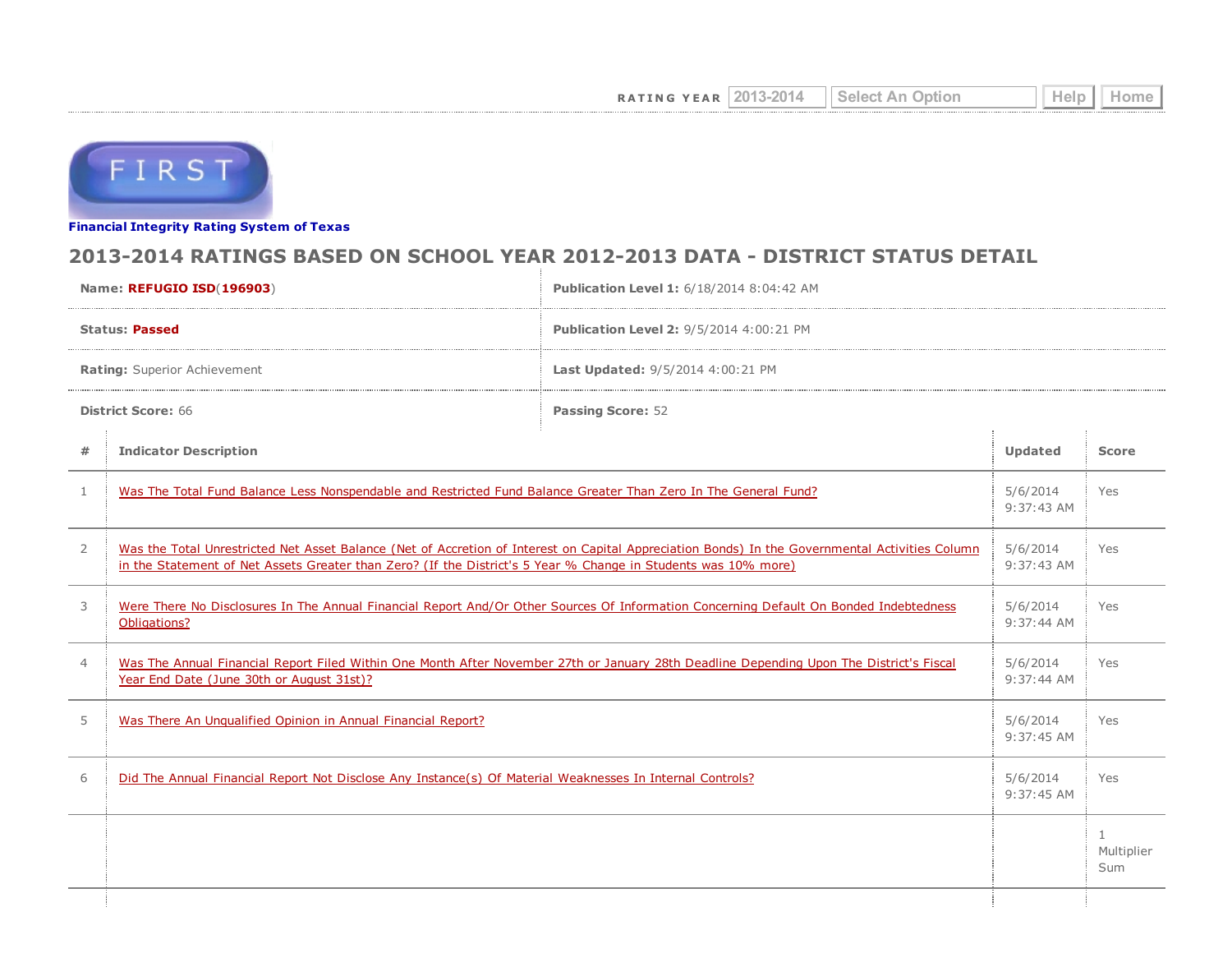| 7  | Was The Three-Year Average Percent Of Total Tax Collections (Including Delinguent) Greater Than 98%?                                                                                                                                               | 5/6/2014<br>9:37:46 AM             | 5  |
|----|----------------------------------------------------------------------------------------------------------------------------------------------------------------------------------------------------------------------------------------------------|------------------------------------|----|
| 8  | Did The Comparison Of PEIMS Data To Like Information In Annual Financial Report Result In An Aggregate Variance Of Less Than 3 Percent Of<br>Expenditures Per Fund Type (Data Quality Measure)?                                                    |                                    | 5  |
| 9  | Were Debt Related Expenditures (Net Of IFA And/Or EDA Allotment) < \$350.00 Per Student? (If The District's Five-Year Percent Change In<br>Students = $Or > 7\%$ , Or If Property Taxes Collected Per Penny Of Tax Effort > \$200,000 Per Student) | 5/15/2014<br>12:04:48<br><b>PM</b> | 1  |
| 10 | Was There No Disclosure In The Annual Audit Report Of Material Noncompliance?                                                                                                                                                                      | 5/6/2014<br>$9:37:47$ AM           | 5  |
| 11 | Did The District Have Full Accreditation Status In Relation To Financial Management Practices? (e.g. No Conservator Or Monitor Assigned)                                                                                                           | 5/6/2014<br>9:37:48 AM             | 5  |
| 12 | Was The Aggregate Of Budgeted Expenditures And Other Uses Less Than The Aggregate Of Total Revenues, Other Resources and Fund Balance<br>In General Fund?                                                                                          | 5/6/2014<br>9:37:48 AM             | 5  |
| 13 | If The District's Aggregate Fund Balance In The General Fund And Capital Projects Fund Was Less Than Zero, Were Construction Projects<br>Adequately Financed? (To Avoid Creating Or Adding To The Fund Balance Deficit Situation)                  | 5/6/2014<br>9:37:49 AM             | 5  |
| 14 | Was The Ratio Of Cash And Investments To Deferred Revenues (Excluding Amount Equal To Net Delinquent Taxes Receivable) In The General<br>Fund Greater Than Or Equal To 1:1? (If Deferred Revenues Are Less Than Net Delinquent Taxes Receivable)   | 5/6/2014<br>9:37:50 AM             | 5  |
| 15 | Was The Administrative Cost Ratio Less Than The Threshold Ratio?                                                                                                                                                                                   | 5/6/2014<br>9:37:50 AM             | 5  |
| 16 | Was The Ratio Of Students To Teachers Within the Ranges Shown Below According To District Size?                                                                                                                                                    | 5/6/2014<br>9:37:51 AM             | 5  |
| 17 | Was The Ratio Of Students To Total Staff Within the Ranges Shown Below According To District Size?                                                                                                                                                 | 5/6/2014<br>9:37:51 AM             | 5  |
| 18 | Was The Decrease In Undesignated Unreserved Fund Balance < 20% Over Two Fiscal Years?(If Total Revenues > Operating Expenditures In The<br><b>General Fund, Then District Receives 5 Points)</b>                                                   | 5/6/2014<br>9:37:52 AM             | 5  |
| 19 | Was The Aggregate Total Of Cash And Investments In The General Fund More Than \$0?                                                                                                                                                                 | 5/6/2014<br>9:37:52 AM             | 5  |
| 20 | Were Investment Earnings In All Funds (Excluding Debt Service Fund and Capital Projects Fund) Meet or Exceed the 3-Month Treasury Bill Rate?                                                                                                       | 5/14/2014<br>12:33:41<br>PM        | 5  |
|    |                                                                                                                                                                                                                                                    |                                    | 66 |